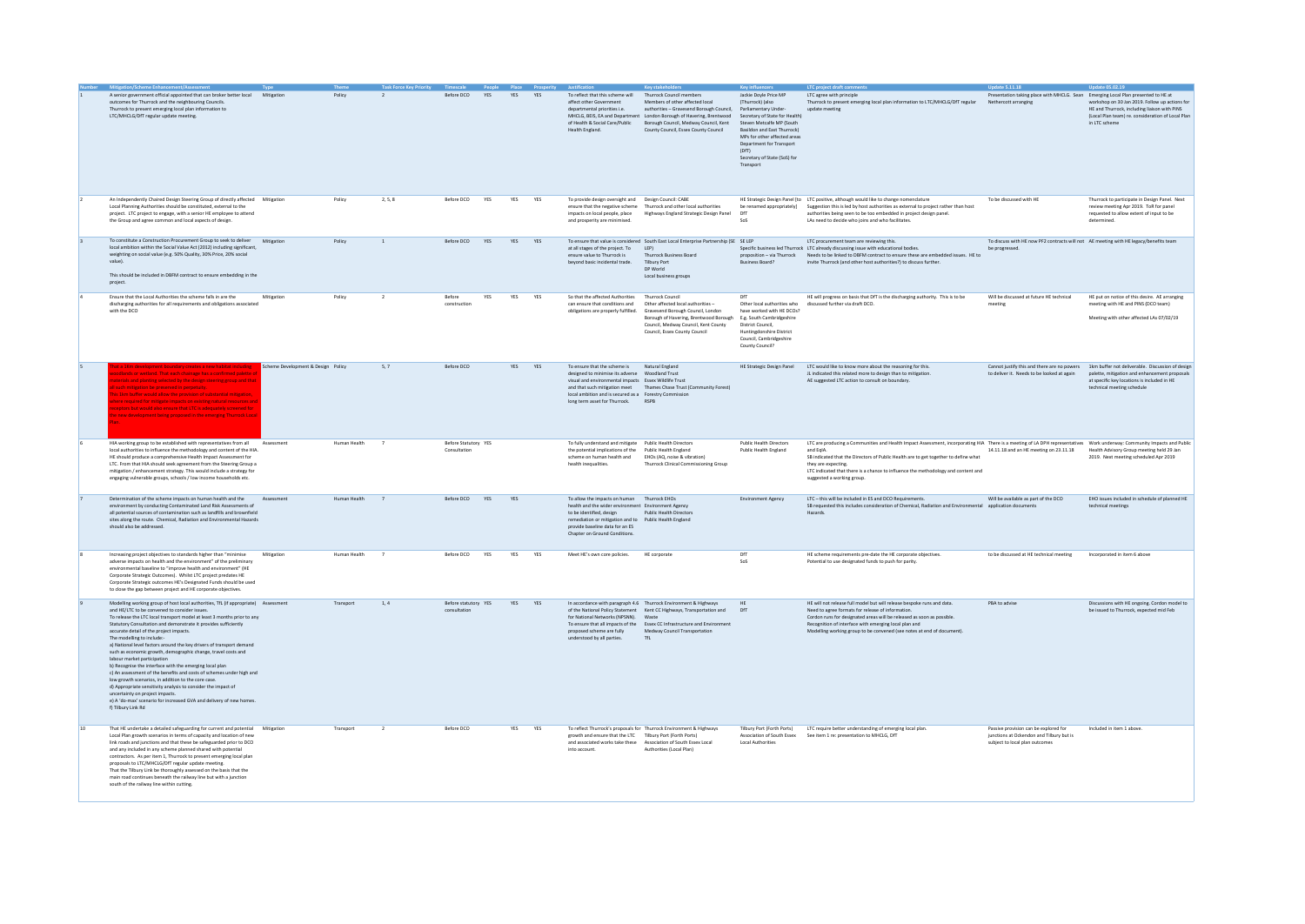| $11\,$          | Meet requirements of NPSNN para 4.31 "A good design should meet Scheme development & design Transport<br>the principal objectives of the scheme by eliminating or substantially<br>mitigating the identified problems by improving operational<br>conditions" (i.e. @Dartford) "and simultaneously minimising adverse<br>impacts. It should also mitigate any existing adverse impacts wherever<br>possible, for example, in relation to safety or the environment. A good<br>design will also be one that sustains the improvements to operational<br>efficiency for as many years as is practicable, taking into account<br>capital cost, economics and environmental impacts."                                                                                                                                                                                                                                                                                                                                                                                                                                                                                          |           |                | Before DCO                             | YES | YES        |     | To eliminate or substantially<br>mitigate the identified problems Natural England<br>by improving operational<br>conditions and simultaneously<br>minimising adverse impacts.                                                                                                                                | Thurrock Environment & Highways<br><b>Environment Agency</b><br><b>Historic England</b><br><b>Woodland Trust</b><br>Essex Wildlife Trust<br>Thames Chase Trust (Community Forest)<br>Forestry Comm<br><b>RSPB</b>                                                                                                                                                                                                  | HE Strategic Design Panel LTC agree with this                              |                                                                                                                                                                                                                                                                                          |                                                                                                                                                                                                                                                                                                                                                                                  | Included in item 2 above.                                                                                                              |
|-----------------|----------------------------------------------------------------------------------------------------------------------------------------------------------------------------------------------------------------------------------------------------------------------------------------------------------------------------------------------------------------------------------------------------------------------------------------------------------------------------------------------------------------------------------------------------------------------------------------------------------------------------------------------------------------------------------------------------------------------------------------------------------------------------------------------------------------------------------------------------------------------------------------------------------------------------------------------------------------------------------------------------------------------------------------------------------------------------------------------------------------------------------------------------------------------------|-----------|----------------|----------------------------------------|-----|------------|-----|--------------------------------------------------------------------------------------------------------------------------------------------------------------------------------------------------------------------------------------------------------------------------------------------------------------|--------------------------------------------------------------------------------------------------------------------------------------------------------------------------------------------------------------------------------------------------------------------------------------------------------------------------------------------------------------------------------------------------------------------|----------------------------------------------------------------------------|------------------------------------------------------------------------------------------------------------------------------------------------------------------------------------------------------------------------------------------------------------------------------------------|----------------------------------------------------------------------------------------------------------------------------------------------------------------------------------------------------------------------------------------------------------------------------------------------------------------------------------------------------------------------------------|----------------------------------------------------------------------------------------------------------------------------------------|
| $12\,$          | New 'East Facing Slips' on and off slips at the A13 Lakeside junction to Mitigation<br>cater for traffic to/from the east to be designed prior to submission of<br>DCO and commissioned prior to start of LTC                                                                                                                                                                                                                                                                                                                                                                                                                                                                                                                                                                                                                                                                                                                                                                                                                                                                                                                                                              | Transport | -5             | Before DCO                             |     | <b>YES</b> | YES | To reflect the significant and<br>continued growth across the<br>network, improving journey times Highways England<br>and access to the strategic<br>network.                                                                                                                                                | Thurrock Environment & Highways<br>DfT                                                                                                                                                                                                                                                                                                                                                                             | Jackie Doyle Price MP<br>(Thurrock)<br>Sos                                 | This is not in the gift of LTC at the moment.<br>Thurrock are looking for different sources of funding.<br>Amelia ??? at HE is aware and has commented.<br>LTC to share information on their option studies and Thurrock to share information<br>on A13 upgrades.                        | Conference to bring this forward. Will be<br>independent of LTC                                                                                                                                                                                                                                                                                                                  | Funding announced at the Conservative Party Being carried out separately from LTC. Work<br>underway.                                   |
| 13              | Commission detailed feasibility studies to:<br>Scheme Development & Design Transport<br>a) multi-modal assessment of current and future enhanced transpor<br>network capacity - to include highways, bus & coach, railways.<br>walking and cycling networks at Tilbury. Grays and Purfleet<br>b) To actively safeguard through the tunnel and at portals for rail, light<br>rail and bus that may be required over the 150 year projected<br>lifesnan<br>c) To identify for each mode the hest way in which modes could<br>integrate with existing and improve public transport and the<br>safeguarding (#b) and creation of appropriate multi modal hubs<br>d) understand how best the scheme could meet freight and logistics<br>demand (including consideration of enhanced rail freight<br>opportunities)<br>e) Alternative tunnel bore dimensions and gradients to be actively<br>considered to safeguard freight.<br>f) Parkway Stations where the new link crosses any existing rail line.<br>To be considered by Multi Modal Working Group to be set up<br>including representatives of host local authorities. TfL (where<br>appropriate) and HE/LTC.             |           | $\mathsf{s}$   | Before DCO YES                         |     | YES YES    |     | growth and improved accessibility (a) Highways England<br>for non-car travel to provide real<br>social isolation, providing<br>opportunities for physical activity operators<br>and futureproofing the scheme.<br>To provide real travel choice<br>and futureproofing the scheme                             | To provide enable development Thurrock Environment & Highways (all)<br>travel choice options, reducing (b) Thames Estuary Growth Commission;<br>C2C (Train operating Company, TOC); bus<br>(c) C2C: bus operators<br>options, reducing social isolation (d) Tilbury Port; DP World; Road Haulage<br>Association; Rail Freight Operating<br>Companies (FOCs)<br>(e) Network Rail: HE, DfT<br>$(f)$ C <sub>2</sub> C | Thames Estuary Growth<br>Professor Sadie Morgan                            | LTC to set up multi modal task force and requested Thurrock's input.                                                                                                                                                                                                                     | to be discussed at HE technical meeting                                                                                                                                                                                                                                                                                                                                          | Transport issues included in schedule of planner<br>HE technical meetings<br>To incorporate output from item 9                         |
| 14              | Bus priority schemes to be identified and delivered across Thurrock to Mitigation<br>encourage mode shift towards bus, improve service reliability and<br>enhance capacity, including consideration of links to existing Kent<br>Fastrack bus rapid transit. Develop interchange and service options for<br>express and commuter coach services.<br>To be considered by Transportation Steering Group to be set up<br>including representatives of host local authorities, TfL (where<br>appropriate), and HE/LTC.                                                                                                                                                                                                                                                                                                                                                                                                                                                                                                                                                                                                                                                         | Transport | -5             | Before DCO                             | YES | YES        | YES | To encourage a mode shift<br>towards bus and to improve bus Bus operators<br>mitigating the impact of the<br>scheme on local congestion                                                                                                                                                                      | Thurrock Environment & Highways<br>reliability, to contribute towards Fast Track Steering Group (Kent County<br>Council, Dartford Borough Council,<br>Gravesham Borough Council, Arriva, Land<br>Securities, ProLogis, Department for<br>Transport, Ministry of Housing<br>Communities and Local Government)<br>Coach operators                                                                                    | Bus operators?                                                             | See item 13                                                                                                                                                                                                                                                                              | to be discussed at HE technical meeting See item 13 - included in agenda                                                                                                                                                                                                                                                                                                         |                                                                                                                                        |
| 15              | To establish a detailed micro simulation modal incorporating the<br>Assessment<br>current crossing and LTC to assess the impacts of the scheme on local<br>roads and impacts on severance, and pedestrian delay and amenity.<br>Modelling working group to consider.                                                                                                                                                                                                                                                                                                                                                                                                                                                                                                                                                                                                                                                                                                                                                                                                                                                                                                       | Transport |                | Before DCO YES                         |     | YES        |     | scheme on social isolation and to HE<br>encourage active travel.                                                                                                                                                                                                                                             | To reduce the impacts of the Thurrock Environment & Transportation DfT                                                                                                                                                                                                                                                                                                                                             |                                                                            | Modelling working group will be cover this.                                                                                                                                                                                                                                              | to be discussed at HE technical meeting                                                                                                                                                                                                                                                                                                                                          | See item 9 - included in agenda                                                                                                        |
| $16\,$          | Ensure that the route for the Thames Estuary section of the England Mitigation<br>Coastal Path is protected and remains open during any works. On<br>completion to upgrade that section of the Coastal Path.<br>Public Rights of Way Working Group will be convened by HE/LTC.                                                                                                                                                                                                                                                                                                                                                                                                                                                                                                                                                                                                                                                                                                                                                                                                                                                                                             | Transport |                | Before<br>construction                 | YES | YES        |     | To provide access to the estuary Thurrock Rights of Way<br>and to encourage active travel.                                                                                                                                                                                                                   | Ramblers Association                                                                                                                                                                                                                                                                                                                                                                                               | <b>HE Strategic Design Pane</b>                                            | LTC note this. Public Rights of Way working group will be convened.                                                                                                                                                                                                                      | to be discussed at HE technical meeting                                                                                                                                                                                                                                                                                                                                          | Included as part of local plan and transport and<br>access agendas at HE technical meetings<br>AE meeting with HE legacy/benefits team |
| 17              | To the satisfaction of the Steering Group to create a proactive Public Mitigation<br>Rights of Way Improvement Plan that identifies suitable mitigation for<br>impacts on severance, and pedestrian/cyclist delay and amenity<br>a) Haul routes to be chosen on the basis of long term PROW legacy<br>b) Restore all existing PROW affected / closed / made unusable.<br>Reinstated to at least 3 metres wide as part of an agreed strategy of<br>network restitution and HE to formally accept such PROW<br>enhancements as a core part of their project.<br>c) Existing rights of way within the Borough to be upgraded (including<br>surfacing improvements and lighting where appropriate) and<br>converted to bridleways and cycle tracks.<br>d) HE to lead the creation of new connections / links to and between<br>public rights of way, public open spaces and communities that are<br>currently poorly connected within 5Km of the new route and commit<br>to initiatives that enhance active travel following the many years of<br>expected PROW closures during construction.<br>HE's Designated Funds could potentially be used to achieve this<br>mitigation | Transport | $\overline{7}$ | Before DCO YES                         |     | YES        |     | To reduce the impacts of the<br>scheme on social isolation and to Ramblers Association<br>encourage active travel.<br>To enhance access to green<br>space, encourage sustainable<br>travel choices and physical<br>activity, and facilitate better<br>access to the countryside for<br>health and wellbeing. | Thurrock Rights of Way<br><b>British Cycling</b><br>Sustrans                                                                                                                                                                                                                                                                                                                                                       | <b>Ramblers Association</b><br><b>Sustrans</b><br>HE Strategic Design Pane | As 16<br>This is a potential opportunity for designated funds.                                                                                                                                                                                                                           | Severed rights of way will be reconnected as See item 16 - included in agenda<br>confirmed in consultation. The detail of that<br>will be discussed as part of the ongoing<br>design work. Officers have had discuss<br>with HE about designated funds and are<br>coming up with a list of schemes across the<br>Borough where funds could be applied to<br>deliver improvements |                                                                                                                                        |
| 18              | Funding for Borough Wide Personalised Travel Planning (PTP) for pre Mitigation<br>and post scheme delivery.<br>To be considered further through Multi Modal Working Group.                                                                                                                                                                                                                                                                                                                                                                                                                                                                                                                                                                                                                                                                                                                                                                                                                                                                                                                                                                                                 | Transport | $\overline{7}$ | Before<br>construction &<br>on opening | YES |            |     | To mitigate the effects of the<br>scheme through community<br>severance and to promote active                                                                                                                                                                                                                | Thurrock Environment & Transportation<br>Thames Estuary Growth Commission                                                                                                                                                                                                                                                                                                                                          | Thames Estuary Growth<br>Commission                                        | LTC have not reviewed this.<br>To be discussed at Transportation Steering Group.<br>Potential DfT funding.                                                                                                                                                                               | to be discussed at HE technical meeting                                                                                                                                                                                                                                                                                                                                          | See item 13 - included in agenda                                                                                                       |
| 19              | Current Crossing to be re-designed as world class Intelligent Transport Mitigation<br>System (ITS) covering Thurrock, Dartford and Gravesham, This would<br>be 24/7 approach to managing an integrated SRN, MRN and LRN<br>network. ITS to become live and dynamic and a new partnership<br>between the three Highways Authorities of HE, Thurrock and Kent to<br>have a shared & integrated network management role in network<br>flow management to make best use of the current crossing, manage<br>the impacts of construction traffic, and safeguard the risk of LTC<br>simply spreading congestion.                                                                                                                                                                                                                                                                                                                                                                                                                                                                                                                                                                  | Transport | 6              | Before DCO YES YES YES                 |     |            |     | and improve connections<br>between places, reducing<br>congestion and associated<br>pollution, improving productivity.                                                                                                                                                                                       | To better manage the network Thurrock Environment & Transportation Thames Estuary Growth<br>KCC<br>Thames Estuary Growth Commission                                                                                                                                                                                                                                                                                | Commission                                                                 | This is on LTC agenda but need to get HE on board.<br>JL - idea is to have a full single control centre for Dartford Crossings. LTC and road outwith LTC<br>north and south of the river.                                                                                                | Need to identify Thurrock officer to progress Included in operational effects HE technical                                                                                                                                                                                                                                                                                       | meeting schedule                                                                                                                       |
| 20 <sub>0</sub> | To develop options for the upgrade or removal of level crossings<br>Mitigation<br>within the Borough, particularly West Tilbury (Station Road) and East<br>Tilbury (Princess Margaret Road).                                                                                                                                                                                                                                                                                                                                                                                                                                                                                                                                                                                                                                                                                                                                                                                                                                                                                                                                                                               | Transport | $\overline{a}$ | Before opening YES                     |     | YES YES    |     | To improve safety and improve DfT<br>connectivity. To mitigate the<br>increased severance effects of the Network Rail (NR)<br>LTC.                                                                                                                                                                           | Office of Road and Rail (ORR)<br>C2C<br>FOCs                                                                                                                                                                                                                                                                                                                                                                       | ORR<br><b>NR</b>                                                           | LTC are already in discussion with NR about West Tilbury level crossing but not East East Tilbury not within scope but some form See item 1 - included in agenda<br>Tilbury.<br>Need to confirm whether East Tilbury is in scope on basis of whether the LTC<br>affects the road network | of passive provision could be provided to<br>support a new crossing in the local plan                                                                                                                                                                                                                                                                                            |                                                                                                                                        |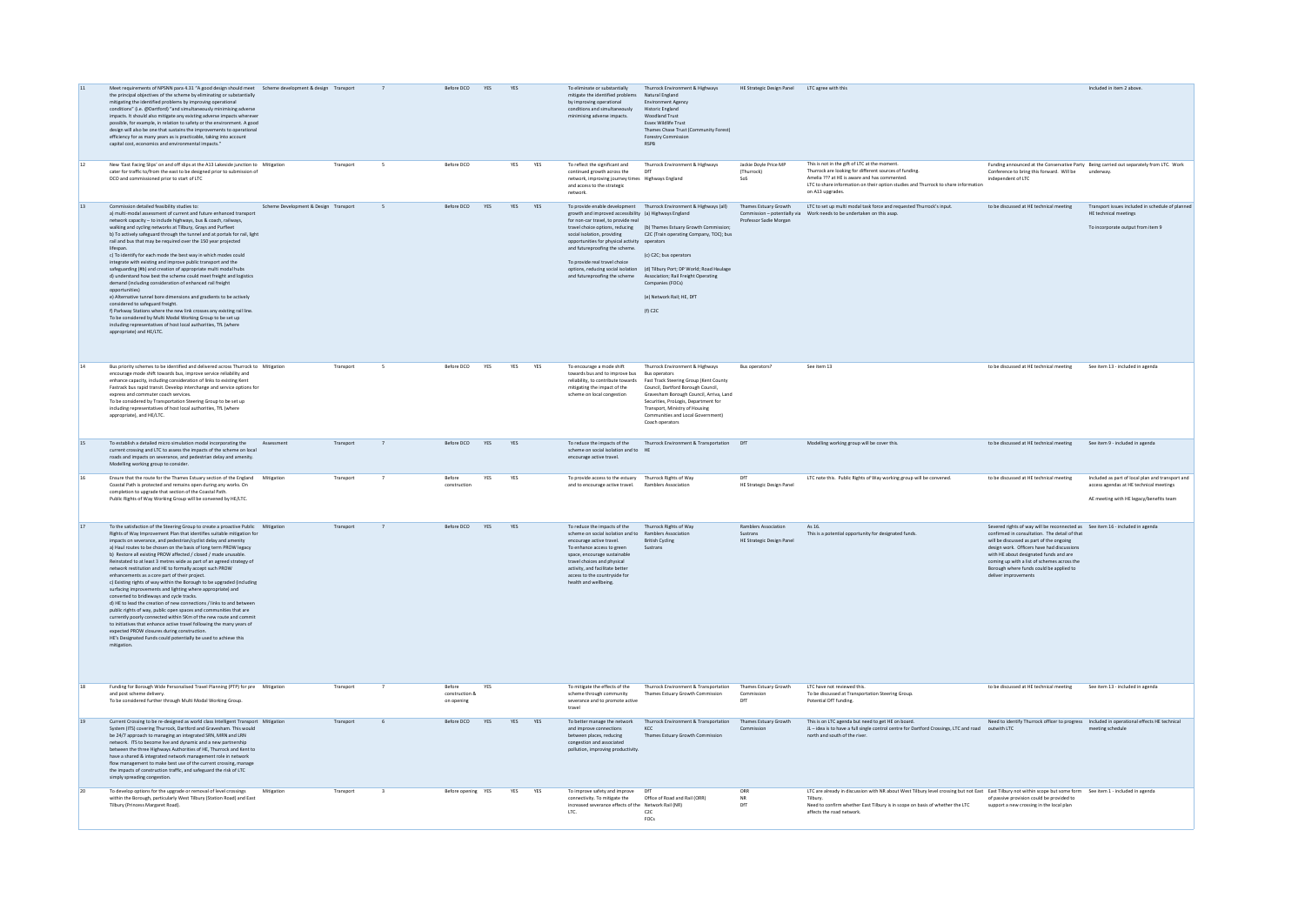| 21 | To develop solutions to improve north south line capacity on the<br>Ockendon Branch Line, through double tracking or additional passing<br>places.<br>To be considered further at Multi Modal Working Group.                                                                                                                                                                                                                                                                                                                                                                                                                                                                                                                                                                                                                                                                                                                                                       | Mitigation | Transport   |                          | Before opening               | YES<br>YES | To improve rail connections and DfT<br>capacity within Thurrock, and<br>further afield to London.                                                                                                                                                                                                                                                                                                                   | <b>NR</b><br>C2C                                                                                                                                                                                                                                       | C <sub>2C</sub><br>DfT                        | This is outside LTC remit but will discuss with NR and DfT. This should be discussed Need to identify Thurrock officer to progress See item 13 - included in agenda<br>further at multi modal workshop [post meeting note: should NR be invited to this outwith LTC<br>workshop?]. |                                                                                                                                                             |                                                                                                                      |
|----|--------------------------------------------------------------------------------------------------------------------------------------------------------------------------------------------------------------------------------------------------------------------------------------------------------------------------------------------------------------------------------------------------------------------------------------------------------------------------------------------------------------------------------------------------------------------------------------------------------------------------------------------------------------------------------------------------------------------------------------------------------------------------------------------------------------------------------------------------------------------------------------------------------------------------------------------------------------------|------------|-------------|--------------------------|------------------------------|------------|---------------------------------------------------------------------------------------------------------------------------------------------------------------------------------------------------------------------------------------------------------------------------------------------------------------------------------------------------------------------------------------------------------------------|--------------------------------------------------------------------------------------------------------------------------------------------------------------------------------------------------------------------------------------------------------|-----------------------------------------------|------------------------------------------------------------------------------------------------------------------------------------------------------------------------------------------------------------------------------------------------------------------------------------|-------------------------------------------------------------------------------------------------------------------------------------------------------------|----------------------------------------------------------------------------------------------------------------------|
| 22 | HE to undertake the following:<br>a) An assessment of Thurrock's Natural Capital to identify the<br>baseline. Thurrock would be seeking a net gain of natural capital<br>based on predict direct, indirect and cumulative impacts of the<br>proposal.<br>b) Preparation of a comprehensive green and blue infrastructure<br>strategy to consider Urban Greening Factors and results of the natural<br>capital assessment.<br>c) Prepare a local Natural Capital Strategy, utilising locally derived<br>urban greening factors. & establish an 'Environment & Carbon Bank'<br>to distribute funds locally for offsetting impact & providing benefits to<br>the environment<br>These should be considered as part of a comprehensive package of<br>benefits, not in isolation.                                                                                                                                                                                       | Mitigation | Environment | $\sim$                   | Before DCO<br><b>YFS</b>     | <b>YFS</b> | capital value of the Borough prior (all)<br>proposed scheme<br>To determine the nature of<br>impacts and agree a palette of<br>interventions that might be<br>applied to each of the specific<br>location areas.<br>To restore the natural habitats of<br>the area.<br>Evaluate and capture the<br>economic benefits for investment<br>into natural assets, including<br>offsetting development impacts<br>locally. | To adequately identify the natural Thurrock Environment & Transportation Natural England?<br>to assessment of impact of the (a) Natural England, Environment Agency,<br><b>Essex Wildlife Trust</b><br>(b) Natural England<br>(c) The Environment Bank |                                               | This will be covered at the Open Space. Green Infrastructure planning policy<br>meeting<br>SP emphasised the need for the package of benefits to be comprehensive and not<br>each workstream being considered in isolation.                                                        | This work is progressing as part of the local See item 1 - included in agenda<br>plan studies                                                               |                                                                                                                      |
| 23 | A Thurrock Zero Emission Strategy with transition to electric vehicles Mitigation<br>by 2030 to reduce local scale pollutant concentrations based on a<br>HE/DfT funded scrappage scheme to ensure that all vehicles<br>registered within Dartford, Gravesham and Thurrock.<br>A Low Emission Strategy for construction, requiring the latest emission<br>standards to be used for construction vehicles and non-road mobile<br>machinery. Electric vehicles should be used for materials deliveries<br>and transport of the workforce across the construction area.<br>HE's Designated Funds could potentially be used to achieve this<br>mitigation.                                                                                                                                                                                                                                                                                                             |            | Environment | $\sim$                   | Before Scheme YES<br>Opening | YES        | To ensure that the project<br>contributes to "An Improved<br>Environment" in accordance with<br>HE's overarching strategic<br>outcome, where its activities<br>ensure a long term and<br>sustainable benefit to the<br>environment.                                                                                                                                                                                 | Thames Gateway Growth Commission<br><b>Thurrock EHOs</b>                                                                                                                                                                                               | Thames Gateway Growth<br>Commission           | LTC are looking into this. Electrical hook ups are part of HE requirements.<br>Possibility of using designated funds for innovation over and above this.<br>NG are considering similar issues - may be benefit in a discussion.                                                    | Need to be careful with progressing this in AE meeting with HE legacy/benefits team<br>light of the MRA in East Tilbury and the<br>surplus TBM power supply |                                                                                                                      |
| 24 | To incorporate into the design non-traditional construction design<br>(e.g. plastics, vibration energy generation materials) and low-noise<br>wearing course and bonded sub bases to create a solid carriageway<br>that will provide the quietest possible wheel/road interface.                                                                                                                                                                                                                                                                                                                                                                                                                                                                                                                                                                                                                                                                                   | Mitigation | Environment | $\overline{\phantom{a}}$ | Before DCO<br>YES            | YES        | To minimise noise pollution<br>generated by the scheme, and<br>associated effects on health and<br>wellbeing, and generate energy<br>from the scheme.                                                                                                                                                                                                                                                               | <b>Thurrock EHOs</b><br>HF consultants                                                                                                                                                                                                                 | HE Strategic Design Panel                     | LTC view need to be mindful of materials life cycle but materials being reviewed by to be discussed at HE technical meeting<br>LTC project                                                                                                                                         |                                                                                                                                                             | Included in construction and logistics HE<br>technical meeting schedule                                              |
| 25 | In line with Central Government's A Green Future: Our 25 Year Plan to Assessment<br>Improve the Environment, and HE's own Strategic Outcome "An<br>Improved Environment - where our activities ensure a long term and<br>sustainable benefit to the environment" deliver benefits to the<br>environment and demonstrate how the scheme will achieve those<br>benefits."                                                                                                                                                                                                                                                                                                                                                                                                                                                                                                                                                                                            |            | Environment | $\overline{7}$           | Before DCO                   | <b>YFS</b> | To ensure that scheme can<br>contribute positively to the<br>environment and leave a positive DfT<br>legacy.                                                                                                                                                                                                                                                                                                        | Thurrock Environment & Transportation<br>HE corporate                                                                                                                                                                                                  | DFT<br>202                                    | ITC - covered by other noints                                                                                                                                                                                                                                                      | will form part of the ES                                                                                                                                    | AF meeting with HF legacy/benefits team                                                                              |
| 26 | To undertake a detailed review of the ambition to return significant Assessment<br>areas within the Mar Dyke to wetland. This would remove the current<br>priority to dredge the watercourse in favour of more modest and<br>natural water management interventions.<br>HE should identify, in line with national planning policy, how Mar Dyke<br>re-wetting and wider LTC scheme will not increase flood risk. Provide<br>details to demonstrate that local pluvial/surface water flow routes are<br>not obstructed and therefore there will be no local increase in flood<br>risk as a result. The scheme should seek to reduce the residual risk of<br>flooding in areas that benefit from flood defences.<br>Information should be provided to show that the proposals will not<br>alter the character, water quality, and habitat in marshes and<br>wetlands, unless otherwise agreed with Thurrock.<br>HE to develop beyond catchment water cycle strategy. |            | Environment | $\overline{7}$           | Before DCO                   | <b>YFS</b> | an elevated motorway<br>To safeguard local communities. Essex Wildlife Trust<br>To allow assessment of the<br>potential impacts on flood risk.<br>To allow the environmental<br>impacts to be properly<br>determined.<br>Establish potential water<br>connectivity between north and<br>south of the River Thames to<br>manage future potable water<br>stress due to climate change and<br>growth.                  | To remove the visual intrusion of Thurrock Environment & Transportation<br>Natural England<br><b>Environment Agency</b><br>RSPB                                                                                                                        | Natural England<br>Environment Agency<br>RSPR | LTC - this is being reviewed. The extended development boundary along the Mar to be discussed at HE technical meeting.<br>Dyke takes this into account.<br>Discussions are being held with EA re requirement for dredging                                                          | More detail will be provided in the ES                                                                                                                      | Included in items 5 and 27                                                                                           |
| 27 | Provide detail on the SUDS that are proposed to support the scheme.  Mitigation<br>SUDs are required to be designed as part of an overall green-blue<br>infrastructure strategy for the scheme. Designs to be shared by LTC<br>with Thurrock Council when available.                                                                                                                                                                                                                                                                                                                                                                                                                                                                                                                                                                                                                                                                                               |            | Environment | 5.7                      | Before DCO                   | YES        | To allow assessment of the<br>potential impacts on flood risk<br>bio diversity, groundwater and<br>surface water quality etc. To<br>minimise landscape, visual and<br>biodiversity impacts.                                                                                                                                                                                                                         | Thurrock Environment & Transportation Environment Agency<br>Environment Agency                                                                                                                                                                         |                                               | LTC - SUDS included in designs. Will share with Thurrock when available. AE asked To be discussed at HE technical meeting<br>when - LTC responded timescale TBC.                                                                                                                   |                                                                                                                                                             | Included in items 1 and 5. Technical elements<br>included as water resources in schedule of HE<br>technical meetings |
| 28 | Determine the scheme impacts on groundwater by conducting<br>hydrogeological risk assessments that assess both short-term (during<br>construction) and long-term (during operation) impacts including<br>potential effects on groundwater flow, groundwater level,<br>groundwater abstractions, baseflow to watercourses and<br>groundwater quality (contamination from brownfield sites and<br>landfills etc along the route).                                                                                                                                                                                                                                                                                                                                                                                                                                                                                                                                    | Assessment | Environment | $\overline{7}$           | Before DCO                   | YES        | To allow the impacts on<br>groundwater, flood risk, water<br>resources (quantity and quality)<br>to be identified, design<br>remediation or mitigation and to<br>provide baseline data for an ES<br>Chanter on Groundwater                                                                                                                                                                                          | Thurrock Environment & Transportation Environment Agency<br>Environment Agency                                                                                                                                                                         |                                               | HE - all relevant assessment being undertaken for the ES.                                                                                                                                                                                                                          | Will form part of ES                                                                                                                                        | See item 27 - included in agenda                                                                                     |
|    | Provide details to demonstrate that the scheme is compliant with the Assessment<br>Water Framework Directive. The majority of the nearby water bodies<br>are 'moderate                                                                                                                                                                                                                                                                                                                                                                                                                                                                                                                                                                                                                                                                                                                                                                                             |            | Environment | $\overline{7}$           | Before DCO<br>YES            | YES        | To allow assessment of the<br>potential impacts surface water<br>quality.                                                                                                                                                                                                                                                                                                                                           | Environment Agency                                                                                                                                                                                                                                     | Environment Agency                            | LTC - WFD assessment being undertaken as part of DCO application.                                                                                                                                                                                                                  | Will form part of the ES                                                                                                                                    | See item 27 - included in agenda                                                                                     |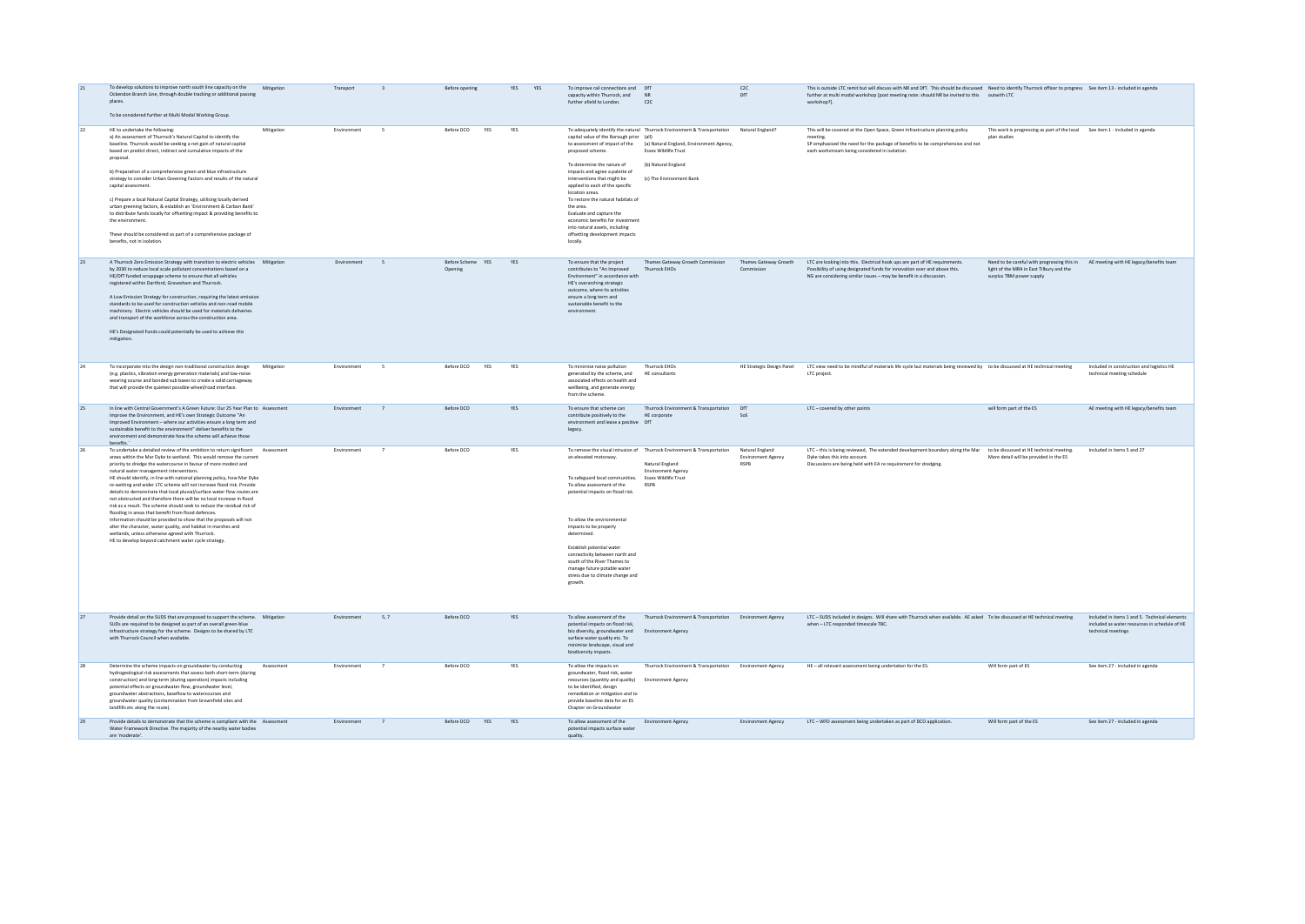|    | i <mark>s bunds with native planting, which are in keeping with or</mark><br>de enhancement of local landscape character, and/or green<br>ustic screening to feature at all locations to be agreed with the<br>I community.<br>development boundary must be at least 1 kilometre in width to<br>ure that there is 500 metre either side of the centre of the road t<br>ommodate all the landscaping requirements put forward (e.g. cut<br>cover), and secure relevant landowner agreement.<br>in the 1 km corridor look at opportunities for habitat creation<br>ovement appropriate to the landscape character, through allian<br>h Essex Biodiversity project. This should include habitat features<br>rare invertebrates and homet robberfly<br>set out in item 5 above, this 1km buffer would allow the provision<br>substantial mitigation, where required for natural resources and<br>eptors. It would assist the project to "improve health and<br>ronment" (HE Corporate Strategic Outcomes) and to ensure tha<br>Is adequately screened for the new development being propose<br>the emerging Thurrock Local Plan. | Scheme Design & Development Environment   |             |                | Before DCO         | YES | YES               | in terms of siting and design<br>measures relative to existing<br>landscape and historical character Woodland Trust<br>and function, landscape<br>permeability, landform and<br>vegetation" NPSNN para 4.3.4. Forestry Commission<br>To provide enhancement of local RSPR<br>landscape character, minimise<br>visual impact and reduce noise<br>and offset LTC carbon impacts.<br>To minimise adverse visual and<br>landscapes / enhance landscape<br>character: to provide biodiversity<br>connections &enhancement and<br>to maximise the psychological<br>benefits of obscuring views of<br>noise sources.                                                                                                                                                                    | HE to demonstrate "good design Thurrock Environment & Highways<br>Natural England<br>Environment Agency<br>Essex Wildlife Trust<br>Thames Chase Trust (Community Forest)                                                                                                                               | HE Strategic Design Panel           | LTC - want to discuss the landscaping mitigation and place setting.<br>AE stated that the proposals need to include the local community and that the local This needs to be changed<br>authority should be discharging the requirement.                                                                                     | see previous answer about 1km boundary. See item 5 - included in agenda |                                                                                               |
|----|------------------------------------------------------------------------------------------------------------------------------------------------------------------------------------------------------------------------------------------------------------------------------------------------------------------------------------------------------------------------------------------------------------------------------------------------------------------------------------------------------------------------------------------------------------------------------------------------------------------------------------------------------------------------------------------------------------------------------------------------------------------------------------------------------------------------------------------------------------------------------------------------------------------------------------------------------------------------------------------------------------------------------------------------------------------------------------------------------------------------------|-------------------------------------------|-------------|----------------|--------------------|-----|-------------------|----------------------------------------------------------------------------------------------------------------------------------------------------------------------------------------------------------------------------------------------------------------------------------------------------------------------------------------------------------------------------------------------------------------------------------------------------------------------------------------------------------------------------------------------------------------------------------------------------------------------------------------------------------------------------------------------------------------------------------------------------------------------------------|--------------------------------------------------------------------------------------------------------------------------------------------------------------------------------------------------------------------------------------------------------------------------------------------------------|-------------------------------------|-----------------------------------------------------------------------------------------------------------------------------------------------------------------------------------------------------------------------------------------------------------------------------------------------------------------------------|-------------------------------------------------------------------------|-----------------------------------------------------------------------------------------------|
| 31 | of substantial new woodland areas along the length of the<br>te: to be designed within the 1Km boundary and be in keeping<br>or to provide enhancement of local landscape character and in<br>lance with landscape and green infrastructure strategies. To<br>a legacy corridor of mitigation for the LTC and to link with<br>ing disparate woodlands and to dedicate in the millions of ne<br>and diversified habitat towards the Queens Commonwealth<br>ov project. HE to identify and lead substantial areas of tree and<br><b>Sland planting and diversification of the Mar Dyke as wetland</b><br>at. The land would be accessible to the public and create new<br>extensive rights of way.<br>ere ecologically appropriate, to create and manage in perpetuity<br>ofland belts, to remove large particle air pollutants. Air quality<br>Hioration woodlands, require a minimum 30 metres depth and<br>poriate management to function effectively. 1.000 metres                                                                                                                                                         | Scheme Design & Development Environment 5 |             |                | Before DCO YES YES |     |                   | in terms of siting and design<br>measures relative to existing<br>landscape and historical character Woodland Trust<br>and function, landscape<br>permeability, landform and<br>vegetation" NPSNN para 4.3.4. Forestry Commission<br>To mitigate the impacts of the RSPB<br>scheme. To minimise visual<br>impact and noise pollution of the<br>scheme on local communities. To<br>provide enhancement of local<br>landscape character.<br>To offset LTC carbon impacts and<br>to improve visually blighted areas<br>of the Borough.<br>To minimise landscape and visual<br>(adverse) impacts and provide<br>enhancement to local landscape<br>character, improve biodiversity<br>& reduce the visual and landscape<br>impact of the scheme; and to<br>contribute to cleaner air. | HE to demonstrate "good design Thurrock Environment & Highways<br>Natural England<br>Environment Agency<br>Essex Wildlife Trust<br>Thames Chase Trust (Community Forest)                                                                                                                               | Thames Chase Trust?                 | LTC - elements of woodland are included in the mitigation.<br>This will be for further discussion at the Open Space. Green Infrastructure planning<br>policy meeting.                                                                                                                                                       |                                                                         | See item 5 - included in agenda                                                               |
| 32 | Cut and cover design options prepared and costed for all sections of Scheme Design & Development Environment<br>the route close to existing or proposed communities. The distinct<br>business case for each option to be made available at a point where<br>Thurrock can genuinely influence Ministerial discussions.<br>Deep cut and false cutting options at all sections of the route close to<br>existing or proposed communities, and for areas of significant visual<br>impact or noise pollution. These features must enhance local<br>landscape character and be in accordance with Thurrock landscape /<br>green infrastructure strategies.<br>Where additional tunnelling is not proposed (e.g. green bridges) the<br>emphasis should be on ensuring that the design is the best it can be.                                                                                                                                                                                                                                                                                                                        |                                           |             | $\sim$         | Before DCO YES     |     | <b>YFS</b>        | visual impacts of the scheme.<br>To reduce the severance effects<br>of the scheme.<br>To reduce the effects on the<br>natural environment and<br>biodiversity of the scheme.                                                                                                                                                                                                                                                                                                                                                                                                                                                                                                                                                                                                     | To mitigate the landscape and Thurrock Environment and Transportation DfT<br>HE consultants<br>DFT<br>SoS                                                                                                                                                                                              | SoS                                 | LTC will look at alignment before engaging in a discussion with Thurrock.<br>Green bridges are being considered where there are communities near-by but no<br>additional tunnelling.<br>AE stated if the scheme is not tunnelling then this puts more emphasis on ensuring<br>that the scheme design is the best it can be. | to be discussed at HE technical meeting                                 | See item 5 - included in agenda                                                               |
| 33 | Design a viaduct across the Mar Dyke that seeks to more closely<br>follow the prolife of the land, with green bridges to accommodate<br>public rights of way crossing the route. Columns of viaduct / bridges<br>designed as vertical gardens / green columns (e.g. Mexico City's Via<br>Verde project, which uses vertical gardens using a hydroponic<br>rainwater system, on highway pillars).<br>Provide green bridges crossing the route to cater for both public rights<br>of way and habitat linkages. Columns of viaduct / bridges designed as<br>vertical gardens / green columns                                                                                                                                                                                                                                                                                                                                                                                                                                                                                                                                    | Scheme Design & Development Environment 5 |             |                | Before DCO YES YES |     |                   | To reduce the visual and<br>landscape impact of the scheme; HE consultants<br>and to contribute to cleaner air. Essex Wildlife Trust                                                                                                                                                                                                                                                                                                                                                                                                                                                                                                                                                                                                                                             | Thames Chase Trust (Community Forest)                                                                                                                                                                                                                                                                  |                                     | Thurrock Environment and Transportation HE Strategic Design Panel LTC is looking at the design of the Mar Dyke viaduct-see item 26.                                                                                                                                                                                         | to be discussed at HE technical meeting See item 5 - included in agenda |                                                                                               |
| 34 | Identify the impacts of the scheme on the Environment Agency's large Assessment<br>flood storage area which comes under the Reservoirs Act 1975 in<br>Tilbury.                                                                                                                                                                                                                                                                                                                                                                                                                                                                                                                                                                                                                                                                                                                                                                                                                                                                                                                                                               |                                           | Environment | $\sim$         | Before DCO         |     | <b>YES</b><br>YES | The works could impact on the Environment Agency<br>reservoir both in terms of its<br>operation and stability, but also in<br>terms of the category and thus<br>standards that it must meet.<br>which may necessitate works to<br>update the reservoir.                                                                                                                                                                                                                                                                                                                                                                                                                                                                                                                          |                                                                                                                                                                                                                                                                                                        | Environment Agency                  | This is being considered by LTC flood team.                                                                                                                                                                                                                                                                                 | to be discussed at HE technical meeting                                 | See item 27 - included in agenda                                                              |
| 35 | undertake renewable energy generation development strateg<br>consider innovation/research funding for concepts and ideas<br>hing forward, with a view to considering use of Designated Funds<br>molementation                                                                                                                                                                                                                                                                                                                                                                                                                                                                                                                                                                                                                                                                                                                                                                                                                                                                                                                |                                           |             | $\overline{7}$ | Before DCO         |     | <b>YFS</b>        | locally derived renewable power UKPN<br>for the conversion of vehicles to<br>electric power                                                                                                                                                                                                                                                                                                                                                                                                                                                                                                                                                                                                                                                                                      | Ensure adequate provision of Thames Gateway Growth Commission                                                                                                                                                                                                                                          | Thames Gateway Growth<br>Commission | This is not in LTC scope, notwithstanding earlier comments re: electric charging.<br>This is not currently on the agenda but if concepts and ideas to share then<br>potentially innovation/research funding, with a view to designated funds for<br>implementation.                                                         | Thurrock to consider how to take this<br>forward                        | Not in LTC scope                                                                              |
| 36 | Ensure that all identified and likely archaeology resources, built<br>heritage, and scheduled monuments, including those from 20th<br>century, affected are subject to full and detailed recording                                                                                                                                                                                                                                                                                                                                                                                                                                                                                                                                                                                                                                                                                                                                                                                                                                                                                                                           | Mitigation                                | Environment | $\overline{7}$ | Before DCO         |     | YES               | To ensure that cultural and<br>historical records can be fully<br>maintained.                                                                                                                                                                                                                                                                                                                                                                                                                                                                                                                                                                                                                                                                                                    | <b>Historic England</b><br>Essex Place                                                                                                                                                                                                                                                                 | <b>Historic England</b>             | LTC - this will be included in ES and relevant Requirements.                                                                                                                                                                                                                                                                | to be discussed at HE technical meeting                                 | Technical elements included as landscape and<br>heritage in schedule of HE technical meetings |
| 37 | Ensure that a Construction Environmental Management Plan or a Mitigation<br>Code of Construction Practice will be prepared to provide a<br>management framework for the construction works being<br>undertaken. The CoCP or CEMP should be supplemented by a DCO<br>Requirement a Local Environmental Management Plans post Order<br>that will subject to discharge by the local planning authorities.                                                                                                                                                                                                                                                                                                                                                                                                                                                                                                                                                                                                                                                                                                                       |                                           | Environment | $\overline{7}$ | Before DCO YES     |     | YES               | associated with the scheme.                                                                                                                                                                                                                                                                                                                                                                                                                                                                                                                                                                                                                                                                                                                                                      | Other affected local authorities -<br>Gravesend Borough Council, London<br>Borough of Havering, Brentwood Borough Thurrock, other affected local<br>Council, Medway Council, Kent County authorities, EA, POLA etc.<br>Council, Essex County Council<br>Environment Agency<br>Port of London Authority | Content to be influenced by         | Mitigate the construction impacts Thurrock Environment & Transportation HE will be preparing anyway. LTC - will engage in due course, TBC if CoCP or CEMP.                                                                                                                                                                  | will be provided in due course - when?                                  | Included as item under construction and<br>logistics and EHO HE technical meeting schedule    |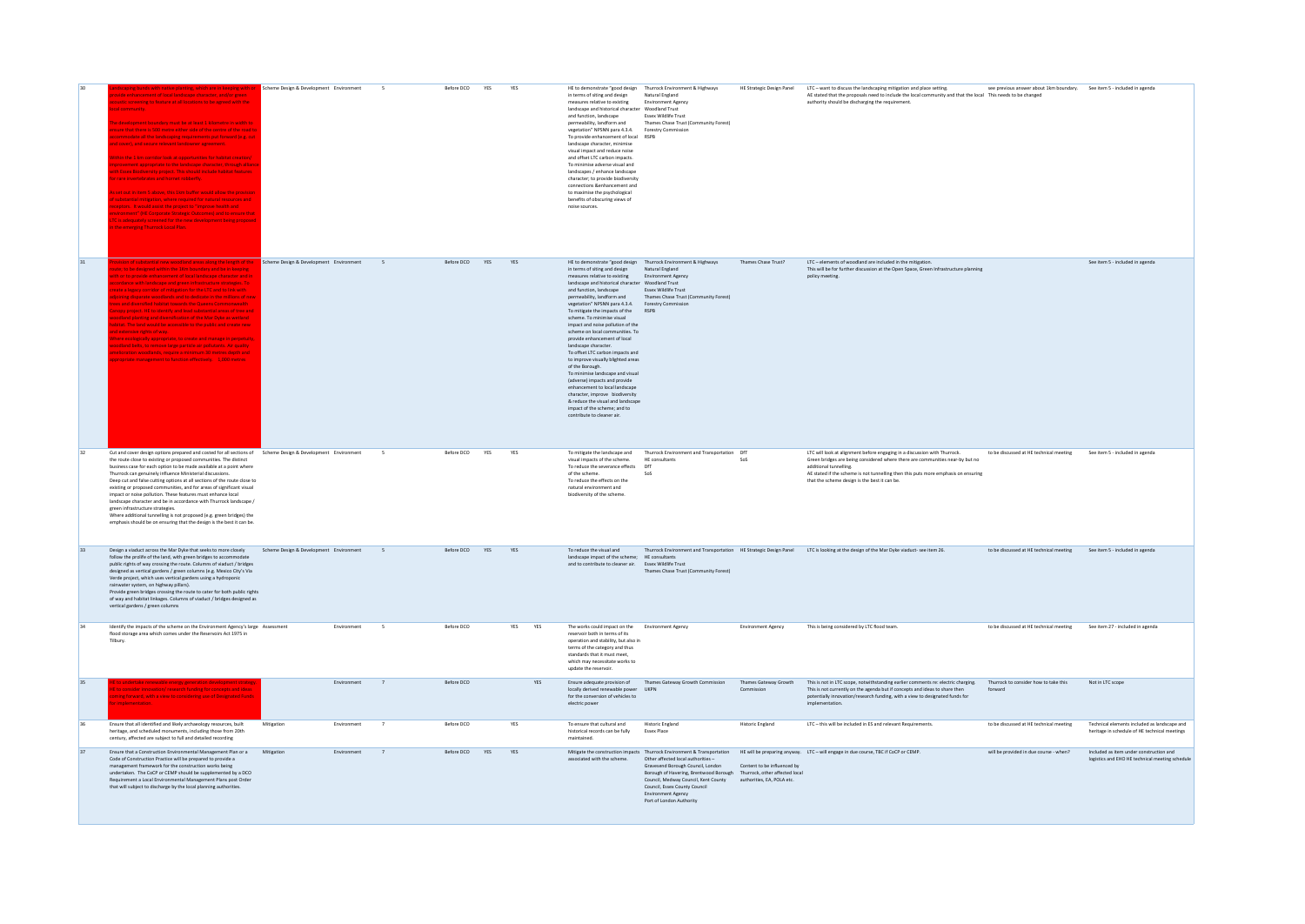|    | Undertake a power and grid network study to identify how the<br>scheme could incentivise a mode shift from petrol/diesel vehicles to<br>electric vehicles.<br>Modal shift issues to be considered through the Multi Modal Working<br>Group                                                                                                                                                                                                                                                                                                                                                                                                                                                                                                                                                                                                                                                                                                                                                              | Assessment                              | Environment                                 |                | Refore<br>construction | YES | YES        |            | To ensure the relevant<br>infrastructure is in place to enable UKPN<br>the transition towards electric<br>vehicles, and reduce dependency<br>on petrol/diesel vehicles, thereby<br>reducing air pollution and climate<br>change impacts and human health<br>impact.                                                                                                                                                                                                                                         | Thames Gateway Growth Commission                                                                                                                                                                                | Commission                                                                                       | Thames Gateway Growth LTC - this should be considered in the multi modal working group.                                                                                                                                                                                                                                                                                                                                                                   | need to be careful about this given the MRA Combine with items 13 and 23<br>and the power supply                               |                                                                                       |
|----|---------------------------------------------------------------------------------------------------------------------------------------------------------------------------------------------------------------------------------------------------------------------------------------------------------------------------------------------------------------------------------------------------------------------------------------------------------------------------------------------------------------------------------------------------------------------------------------------------------------------------------------------------------------------------------------------------------------------------------------------------------------------------------------------------------------------------------------------------------------------------------------------------------------------------------------------------------------------------------------------------------|-----------------------------------------|---------------------------------------------|----------------|------------------------|-----|------------|------------|-------------------------------------------------------------------------------------------------------------------------------------------------------------------------------------------------------------------------------------------------------------------------------------------------------------------------------------------------------------------------------------------------------------------------------------------------------------------------------------------------------------|-----------------------------------------------------------------------------------------------------------------------------------------------------------------------------------------------------------------|--------------------------------------------------------------------------------------------------|-----------------------------------------------------------------------------------------------------------------------------------------------------------------------------------------------------------------------------------------------------------------------------------------------------------------------------------------------------------------------------------------------------------------------------------------------------------|--------------------------------------------------------------------------------------------------------------------------------|---------------------------------------------------------------------------------------|
| 39 | Establish a smart air quality monitoring network* to monitor<br>pollutants to evidence a reduction of pollutants at local significant<br>centres of activity that increase the overall local background level of<br>emissions (both CO2 & particulates).<br>* Smart air quality monitoring provides real time data to air quality<br>specialists at local authorities and HE for immediate analysis, as well<br>as to local businesses and residents. It could for example allow<br>automatic air quality alerts to be sent to local residents to warn about<br>poor air conditions, or to VMS or connected vehicle technology to<br>restrict the speed or numbers of petrol or diesel engine vehicles on<br>specific routes.                                                                                                                                                                                                                                                                           | Mitigation                              | Environment                                 | $\overline{7}$ | Before opening YES YES |     |            |            | To monitor and improve air<br>quality within the Borough and Thurrock EHOs<br>reduce the cumulative impact the<br>that scheme will have                                                                                                                                                                                                                                                                                                                                                                     | HF.                                                                                                                                                                                                             | Thurrock FHOs                                                                                    | LTC undertaking a suite of monitoring. Need to understand what "smart<br>monitoring" would mean. Can Thurrock confirm what this is intended to mean                                                                                                                                                                                                                                                                                                       | Thurrock to confirm meaning                                                                                                    | Included as item in EHO HE technical meeting<br>schedule                              |
| 40 | To investigate opportunities to restore historic minerals and landfill Mitigation<br>sites to a suitable condition to enable their use for recreation, habitat<br>creation and agriculture, as part of an integral green infrastructure<br>strategy and which is in keeping with, or enhances, local landscape<br>character<br>Thurrock Council will identify potential sites available for reuse, for<br>example Goshem's Farm.                                                                                                                                                                                                                                                                                                                                                                                                                                                                                                                                                                        |                                         | Environment                                 | $\overline{7}$ | Before<br>construction | YES | YES        | YES        | farmland, reducing the impact of EA<br>the scheme on ecology, open<br>space and water resources, and<br>enhance health and wellbeing.                                                                                                                                                                                                                                                                                                                                                                       | To provide new green space and Thurrock Environment and Transportation EA?<br>Land owners                                                                                                                       |                                                                                                  | LTC - minerals will be one of the subjects of the planning policy discussion 11/7/18 Thurrock has provided information on this. See item 5 - included in agenda<br>LTC will be brining forward some proposals re: landfills they affect.<br>LTC are producing an arisings strategy. If there are sites available for reuse that<br>Thurrock have in mind please could these be communicated. Steve Plumb<br>mentioned Goshem's Farm as on potential site. | To be discussed again at a HE technical<br>meeting                                                                             |                                                                                       |
| 41 | Upgrade existing landscaping which is identified by Thurrock Council Mitigation<br>as being of lower quality. Develop a strategy for the innovative,<br>creative and sustainable use of soil arisings for landscaping, e.g.<br>creation of land art features for placemaking, to enhance local<br>landscape character. Provide landscape art features at agreed<br>'gateways' to encourage countryside access / visitors.                                                                                                                                                                                                                                                                                                                                                                                                                                                                                                                                                                               |                                         | Environment                                 | $\overline{7}$ | Before opening YES     |     | YES        |            | To enhance public green space<br>and local landscape character,<br>encouraging physical activity and Visit Essex<br>access to green space for health<br>and wellbeing: and offsetting the<br>negative visual impact of the<br>scheme. Attract visitor economy.                                                                                                                                                                                                                                              | Thurrock Council<br><b>Environment Agency</b>                                                                                                                                                                   | Thurrock Council?                                                                                |                                                                                                                                                                                                                                                                                                                                                                                                                                                           | Thurrock to identify the landscaping referred See item 5 - included in agenda<br>to and discuss with HE at a technical meeting |                                                                                       |
| 42 | Improve the Two Forts Way walking route between Tilbury Fort and Mitigation<br>Coal House Fort.<br>To be considered by Public Rights of Way Working Group.                                                                                                                                                                                                                                                                                                                                                                                                                                                                                                                                                                                                                                                                                                                                                                                                                                              |                                         | Environment                                 | $\overline{z}$ | Before opening YES     |     | <b>YFS</b> |            | To improve access to beritage<br>features and encourage active<br>travel.                                                                                                                                                                                                                                                                                                                                                                                                                                   | Thurrock PROW<br><b>Historic England</b><br>Essex Place<br>Ramblers Association                                                                                                                                 | Historic England<br>Ramblers Association                                                         | As 16. (PROW working group to be convened).                                                                                                                                                                                                                                                                                                                                                                                                               | progress to be discussed                                                                                                       | Combine with item 16 See item 5 - included in<br>agenda                               |
| 43 | Create a green link to deliver a biodiversity corridor connecting the Mitigation<br>riverfront to Thurrock's green belt hinterland, as a 'Living Landscape'<br>(Essex Biodiversity Project initiative).                                                                                                                                                                                                                                                                                                                                                                                                                                                                                                                                                                                                                                                                                                                                                                                                 |                                         | Environment                                 | $\overline{z}$ | Refore opening         |     | <b>YFS</b> |            | To improve biodiversity and<br>access to green space.                                                                                                                                                                                                                                                                                                                                                                                                                                                       | Thurrock Environment & Transportation Natural England<br>Natural England<br>Environment Agency<br>Woodland Trust<br>Essex Wildlife Trust<br>Thames Chase Trust (Community Forest)<br><b>Forestry Commission</b> |                                                                                                  | LTC - to be picked up as part of the planning policy discussion 11/7/18                                                                                                                                                                                                                                                                                                                                                                                   | to be actioned as this was not nicked up                                                                                       | See item 5 - included in agenda                                                       |
| 44 | Achieve BREEAM or CEEQUAL Outstanding or other equivalent<br>method of sustainability assessment (LTC to confirm).                                                                                                                                                                                                                                                                                                                                                                                                                                                                                                                                                                                                                                                                                                                                                                                                                                                                                      | Scheme Development & Design Environment |                                             | $\overline{7}$ | Before opening         |     | <b>YFS</b> |            | Prove HE intentions on meeting HF & consultants<br>it's sustainability policy through<br>completion of environmenta<br>accreditation.                                                                                                                                                                                                                                                                                                                                                                       |                                                                                                                                                                                                                 |                                                                                                  | HE Strategic Design Panel LTC - not using either BREEAM or CEEQUAL. Using a bespoke method. LTC to<br>provide details.                                                                                                                                                                                                                                                                                                                                    | to chase for details                                                                                                           | To be picked up in agenda in discussion on<br>construction and logistics              |
| 45 | Implement a Zero waste target for the project                                                                                                                                                                                                                                                                                                                                                                                                                                                                                                                                                                                                                                                                                                                                                                                                                                                                                                                                                           | Scheme Development & design Environment |                                             | $\overline{7}$ | <b>Refore opening</b>  |     | <b>YFS</b> | <b>YFS</b> | Meet government objectives on Environment Agency<br>diversion of waste to landfill.                                                                                                                                                                                                                                                                                                                                                                                                                         |                                                                                                                                                                                                                 | <b>Environment Agency</b>                                                                        | LTC are using the waste hierarchy as part of their project development.                                                                                                                                                                                                                                                                                                                                                                                   |                                                                                                                                | To be picked up in agenda in discussion on<br>construction and logistics              |
|    | Skills, local economy and social value commission is convened to:<br>a) Specific the nature and type of jobs required for LTC and the<br>training needs to ensure local labour market can access the majority<br>of jobs through apprenticeships and adult training and education<br>facilities.<br>b) Identify how to create a transport and logistics centre of excellence<br>and advanced manufacturing centre in Thurrock<br>c) To maximise existing and create new local supply chains including<br>how Thurrock might become the 'off site' construction hub for<br>national projects.<br>d) Facilitate the creation of a transport and logistics centre of<br>excellence and advanced manufacturing centre in the borough<br>e) Develop a proactive Tourism and Recreation Strategy to mitigate<br>the adverse impacts of the scheme<br>There are opportunities for these issues to be included in DBFM<br>contract to ensure embedding in the project. Further discussion with<br>LTC required. | Mitigation                              | Skills, local economy 1<br>and social value |                | Before DCO             | YES |            | YES        | To fully understand the potential Thurrock Council<br>for locally sourced labour.<br>To ensure that the scheme<br>positively impacts local<br>communities in terms of skills and Tilbury Port<br>economy.<br>To facilitate locally sourced<br>material and plant, reducing<br>environmental impacts from<br>transporting goods and improving<br>Thurrock's economy.<br>Identify how LTC and can<br>establish and contribute to tourist<br>economy, especially relating to<br>historical and natural assets. | South East Local Enterprise Partnership (SE<br>LEP1<br>Thurrock Business Board<br>DP World<br>Local business groups                                                                                             | SE LEP<br>Specific business led Thurrock<br>proposition - via Thurrock<br><b>Business Board?</b> | LTC - as per item 3. LTC indicate there are opportunities for further discussions. to be discussed at HE technical meeting                                                                                                                                                                                                                                                                                                                                |                                                                                                                                | AE meeting with HE legacy/benefits team<br>Agenda item for HF's Local Authority Forum |
| 47 | HF's procurement strategy should:<br>a) Ensure that materials, labour and plant are all subject to local skills<br>charter and procurement, with onus on the developer and contractor<br>to choose local procurement where at all possible, and provide full<br>iustification if it is not.<br>b) Require skills and employment plans to be created, requiring a<br>certain number of apprenticeships to be created (e.g. 1 Thurrock<br>apprentice for every 20 employees across the duration of the<br>construction period)<br>c) Require 3 monthly monitoring reports to be produced by developer<br>and contractors to indicate the % of those recruited, employed<br>engaged or hired who live within the borough, and details of number<br>of apprentices.<br>There are opportunities for these issues to be included in DBFM<br>contract to ensure embedding in the project. Further discussion with<br>LTC required                                                                              | Mitigation                              | Skills, local economy 1<br>and social value |                | Before DCO YES YES YES |     |            |            | To ensure that the scheme<br>positively impacts local<br>communities in terms of skills and LEP)<br>economy.<br>To facilitate locally sourced<br>material and plant, reducing<br>environmental impacts from<br>transporting goods and improving<br>Thurrock's economy.<br>To reduce the need to travel for<br>construction workers and to<br>ensure that the provision of<br>accommodation does not conflict<br>with the Council's housing<br>strategy.                                                     | Thurrock Council<br>South East Local Enterprise Partnership (SE Specific business led Thurrock<br>Thurrock Business Board<br><b>Tilbury Port</b><br>DP World<br>Local business groups                           | SE LEP<br>proposition - via Thurrock<br>Business Board?                                          | LTC - as per item 3. LTC indicate there are opportunities for further discussions. to be secured through s106 or requirements Combine with item 47                                                                                                                                                                                                                                                                                                        |                                                                                                                                |                                                                                       |
| 48 | HE should undertake a full assessment to understand how future<br>network changes can support economic benefit to Thurrock, and to<br>help inform how and where new housing could be allocated, and any<br>negative impacts of the LTC on housing supply.<br>To be discussed as part of the Modelling Working Group.                                                                                                                                                                                                                                                                                                                                                                                                                                                                                                                                                                                                                                                                                    | Assessment                              | Skills, local economy 1<br>and social value |                | Before DCO             |     | YES        | YES        | To ensure that Thurrock is able to Thurrock Council<br>develop its Local Plan taking into Association of South Essex Local<br>account the potential impacts of Authorities<br>the scheme                                                                                                                                                                                                                                                                                                                    |                                                                                                                                                                                                                 | Thurrock Council                                                                                 | LTC - this can be in the transport this can be in the transport modelling working to find out when this will take place<br>group                                                                                                                                                                                                                                                                                                                          |                                                                                                                                | Combine with items 1 and 9                                                            |